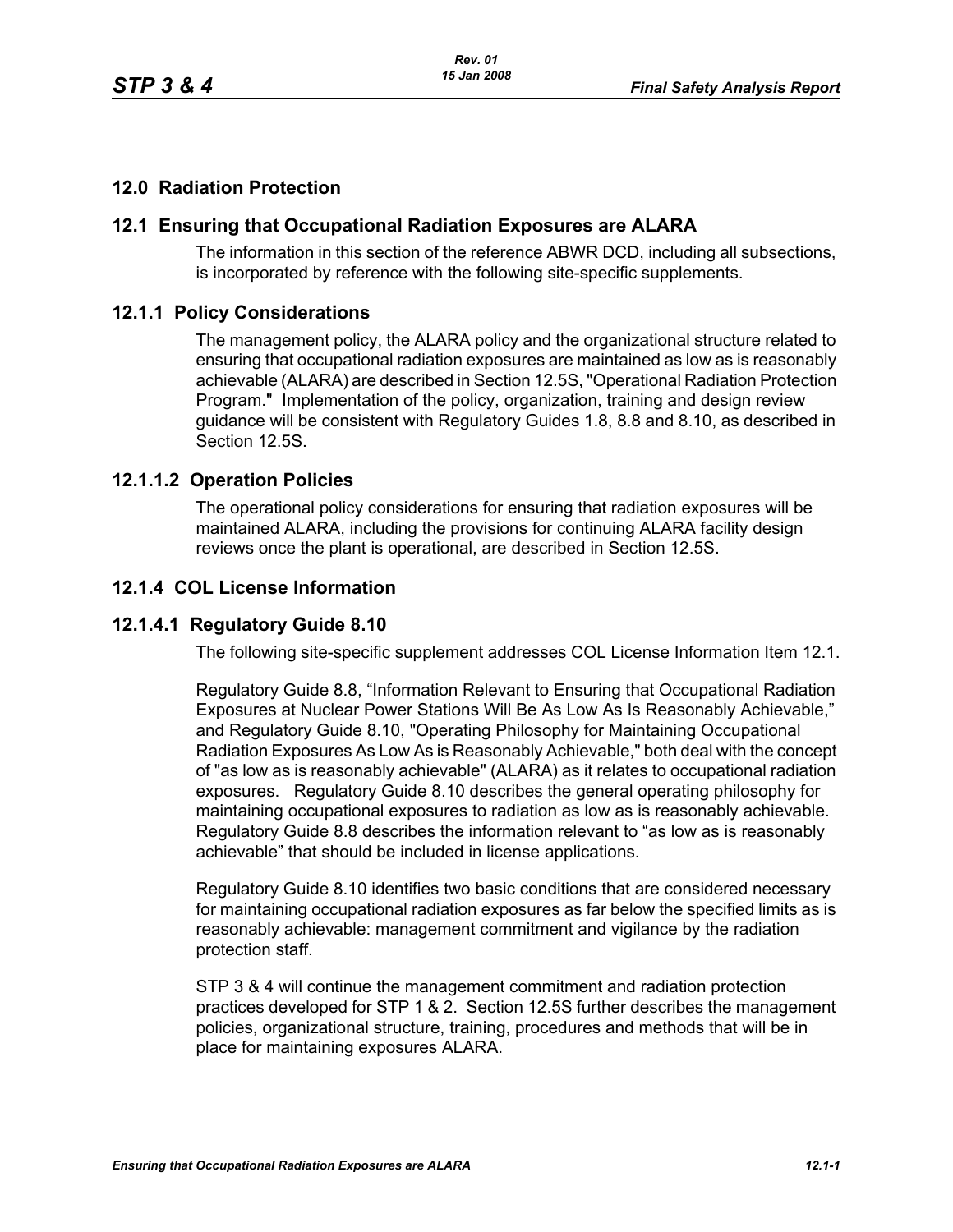# **12.1.4.2 Regulatory Guide 1.8**

The following site-specific supplement addresses COL License Information Item 12.2.

Regulatory Guide 1.8, "Qualification and Training of Personnel for Nuclear Power Plants," provides guidance for the selection, qualification and training of personnel at nuclear power plants. The STP 3 & 4 conformance with Regulatory Guide 1.8, as it pertains to the Health Physics organization and the management of the Health Physics organization, is described in Section 12.5S.

# **12.1.4.3 Occupational Radiation Exposures**

The following site-specific supplement addresses COL License Information Item 12.3.

Occupational radiation exposures will be maintained ALARA by means of the Operational Radiation Protection Program described in Section 12.5S. The detailed policies and plans for maintaining occupational radiation exposures ALARA will be consistent with the guidance in Regulatory Guides 8.8 and 8.10. The detailed procedures will be prepared consistent with the guidance in Regulatory Guides 1.8, 8.2, 8.7, 8.8 and 8.10, the guidance referenced in NUREG-1736 that is applicable to power reactors, and the requirements in the QAPD (NEI 06-14).

The operational plans, procedures and policies currently in use at STP 1 & 2 reflect industry experience and guidance. They will be used, in conjunction with the guidance contained in the documents identified above, to develop the policies, plans and procedures for STP 3 & 4. Many of these plans, procedures and policies will be common to all four units.

Section 12.3, "Radiation Protection Design Features" describes the many features that have been designed into the plant, incorporating information from operating plant experience and from other plant designs. The management policy described in Section 12.5S includes the provision to continue to assure that the plant is designed, constructed and operated such that occupational and public radiation exposures and releases are maintained ALARA

Section 12.5S describes methods that will be factored into procedures for maintaining radiation exposure-related operations such as maintenance, inservice inspection, radwaste handling and refueling ALARA.

STP 3 & 4 will follow the guidance provided in Regulatory Guides 8.2, 8.7, 8.9, 8.13, 8.15, 8.20, 8.25, 8.26, 8.27, 8.28, 8.29, 8.34, 8.35, and 8.38 in carrying out the operational radiation protection program.

## **12.1.4.4 Regulatory Guide 8.8**

The following site-specific supplement addresses COL License Information Item 12.4.

Regulatory Guide 8.8, "Information Relevant to Ensuring that Occupational Radiation Exposures at Nuclear Power Stations Will Be As Low As Is Reasonably Achievable," provides guidance for maintaining the annual dose to individual plant personnel, as